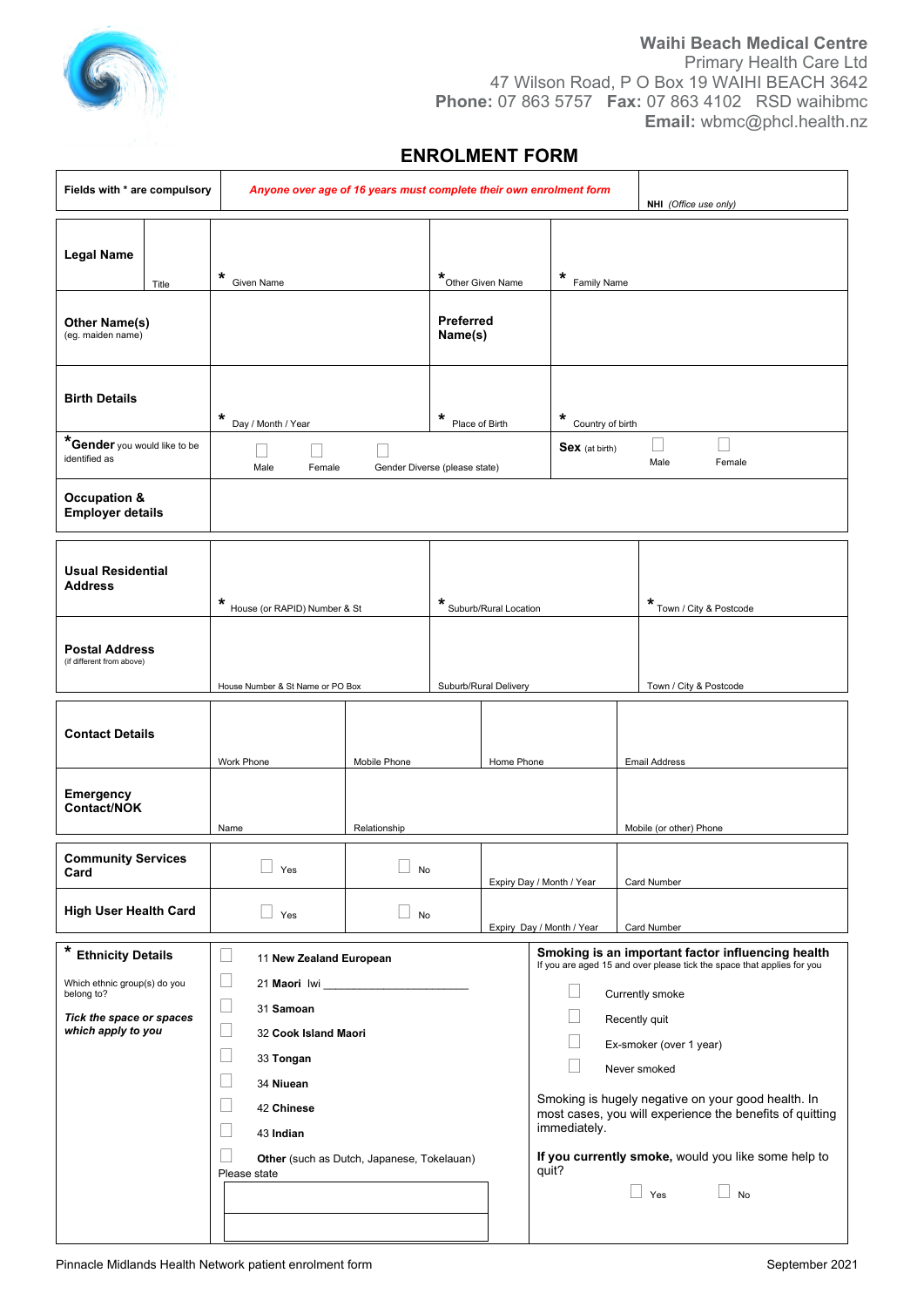# **\*** My declaration of entitlement and eligibility

#### **I am entitled to enrol** because I am residing permanently in New Zealand. *The definition of residing permanently in NZ is that you intend to be resident in New Zealand for at least 183 days in the next 12 months*

#### **I am eligible to enrol** because:

|                                                                                                                  | I alli eligible to elli'ol because.                                                                                                                                                                                          |  |  |  |
|------------------------------------------------------------------------------------------------------------------|------------------------------------------------------------------------------------------------------------------------------------------------------------------------------------------------------------------------------|--|--|--|
| a                                                                                                                | I am a New Zealand citizen (If yes, tick box and proceed to I confirm that, if requested, I can provide proof of my<br>eligibility below)                                                                                    |  |  |  |
| If you are <b>not a New Zealand citizen</b> please tick which eligibility criteria applies to you $(b-i)$ below: |                                                                                                                                                                                                                              |  |  |  |
| b                                                                                                                | I hold a resident visa or a permanent resident visa (or a residence permit if issued before December 2010)                                                                                                                   |  |  |  |
| C                                                                                                                | I am an Australian citizen or Australian permanent resident AND able to show I have been in New<br>Zealand or intend to stay in New Zealand for at least 2 consecutive years                                                 |  |  |  |
| d                                                                                                                | I have a work visa/permit and can show that I am able to be in New Zealand for at least 2 years<br>(previous permits included)                                                                                               |  |  |  |
| e                                                                                                                | I am an interim visa holder who was eligible immediately before my interim visa started                                                                                                                                      |  |  |  |
| f                                                                                                                | I am a refugee or protected person OR in the process of applying for, or appealing refugee or<br>protection status, OR a victim or suspected victim of people trafficking                                                    |  |  |  |
| g                                                                                                                | I am under 18 years and in the care and control of a parent/legal guardian/adopting parent who meets<br>one criterion in clauses a–f above OR in the control of the Chief Executive of the Ministry of Social<br>Development |  |  |  |
| h                                                                                                                | I am a NZ Aid Programme student studying in NZ and receiving Official Development Assistance<br>funding (or their partner or child under 18 years old)                                                                       |  |  |  |
|                                                                                                                  | I am participating in the Ministry of Education Foreign Language Teaching Assistantship scheme                                                                                                                               |  |  |  |
|                                                                                                                  | I am a Commonwealth Scholarship holder studying in NZ and receiving funding from a New Zealand<br>university under the Commonwealth Scholarship and Fellowship Fund                                                          |  |  |  |
|                                                                                                                  |                                                                                                                                                                                                                              |  |  |  |

**I confirm** that, if requested, I can provide proof of my eligibility  $\Box$   $\Box$  Evidence sighted (*Office use only*)

# **My agreement to the enrolment process**

**NB. Parent or Caregiver to sign if you are under 16 years**

**I intend to use this practice** as my regular and on-going provider of general practice / GP / health care services.

**I understand** that by enrolling with this practice I will be included in the enrolled population of this practice's Primary Health Organisation (PHO) Midlands Regional Health Network Charitable Trust, and my name address and other identification details will be included on the Practice, PHO and National Enrolment Service Registers.

**I understand** that if I visit another health care provider where I am not enrolled I may be charged a higher fee.

**I have been given information** about the benefits and implications of enrolment and the services this practice and PHO provides along with the PHO's name and contact details.

**I have read and I agree** with the Use of Health Information Statement. The information I have provided on the Enrolment Form will be used to determine eligibility to receive publicly-funded services. Information may be compared with other government agencies, but only when permitted under the Privacy Act.

**I understand** that the Practice participates in a national survey about people's health care experience and how their overall care is managed. Taking part is voluntary and all responses will be anonymous. I can decline the survey or opt out of the survey by informing the Practice. The survey provides important information that is used to improve health services.

**I agree** to inform the practice of any changes in my contact details and entitlement and/or eligibility to be enrolled.

| <b>Signatory Details</b> |                  |                    |                     |                |
|--------------------------|------------------|--------------------|---------------------|----------------|
|                          | <b>Signature</b> | Day / Month / Year | <b>Self Signing</b> | <b>uthorit</b> |

*An authority has the legal right to sign for another person if for some reason they are unable to consent on their own behalf.*

| <b>Authority Details</b>                         | Full Name                                                         | Relationship | <b>Contact Phone</b> |
|--------------------------------------------------|-------------------------------------------------------------------|--------------|----------------------|
| (where signatory is not the<br>enrolling person) |                                                                   |              |                      |
|                                                  | Basis of authority (e.g. parent of a child under 16 years of age) |              |                      |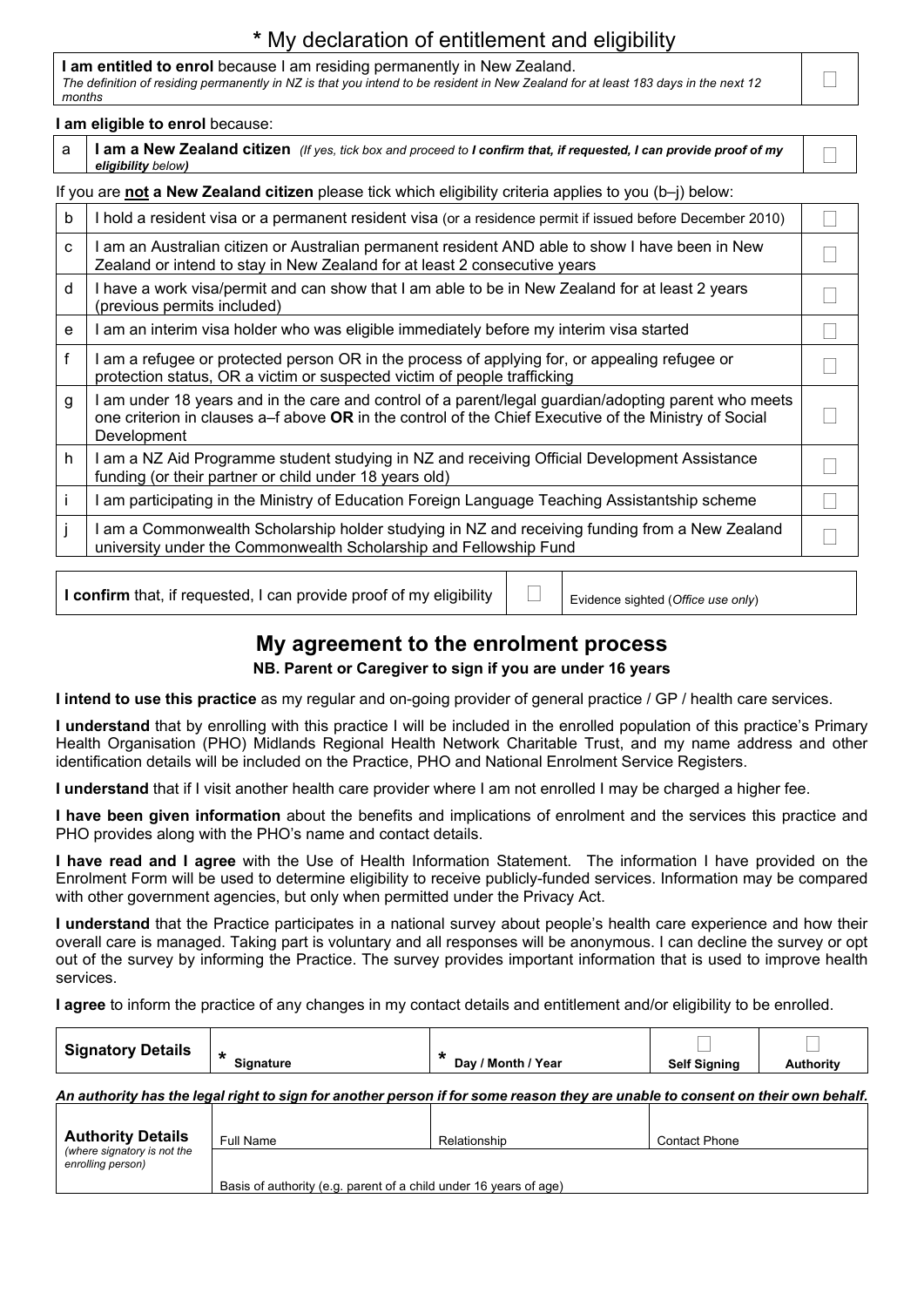

# **REQUEST TO HAVE MEDICAL RECORDS TRANSFERRED**

Each person 16 years or over to complete and sign own form

In order to receive the best care possible, I agree to Waihi Beach Medical Centre obtaining my medical records from my previous doctor. I also understand that I will be removed from their practice register.

To:

Address:

Please transfer the medical records for the following people to Waihi Beach Medical Centre

| <b>NHI</b> | <b>Family Name</b> | <b>Given Names</b> | Date of Birth |
|------------|--------------------|--------------------|---------------|
|            |                    |                    |               |
|            |                    |                    |               |
|            |                    |                    |               |
|            |                    |                    |               |
|            |                    |                    |               |
|            |                    |                    |               |
|            |                    |                    |               |
|            |                    |                    |               |
|            |                    |                    |               |

Our practice is able to receive and would prefer electronic **GP2GP** notes transfer.

Our EDI is: waihibmc **Course Inc.** Dr Gisela Richards **NZMC:** 38770<br>Dr Claire Jenks **NZMC:** 44877 Dr Claire Jenks<br>
Dr Iris Theunis<br> **NZMC**: 81223 **Dr Iris Theunis** 

Signed:\_\_\_\_\_\_\_\_\_\_\_\_\_\_\_\_\_\_\_\_\_\_\_\_\_\_\_\_\_\_\_\_\_\_\_\_\_\_\_\_\_\_\_\_ Date: \_\_\_\_\_\_\_\_\_\_\_\_\_\_\_\_\_\_\_\_\_\_\_\_\_\_\_